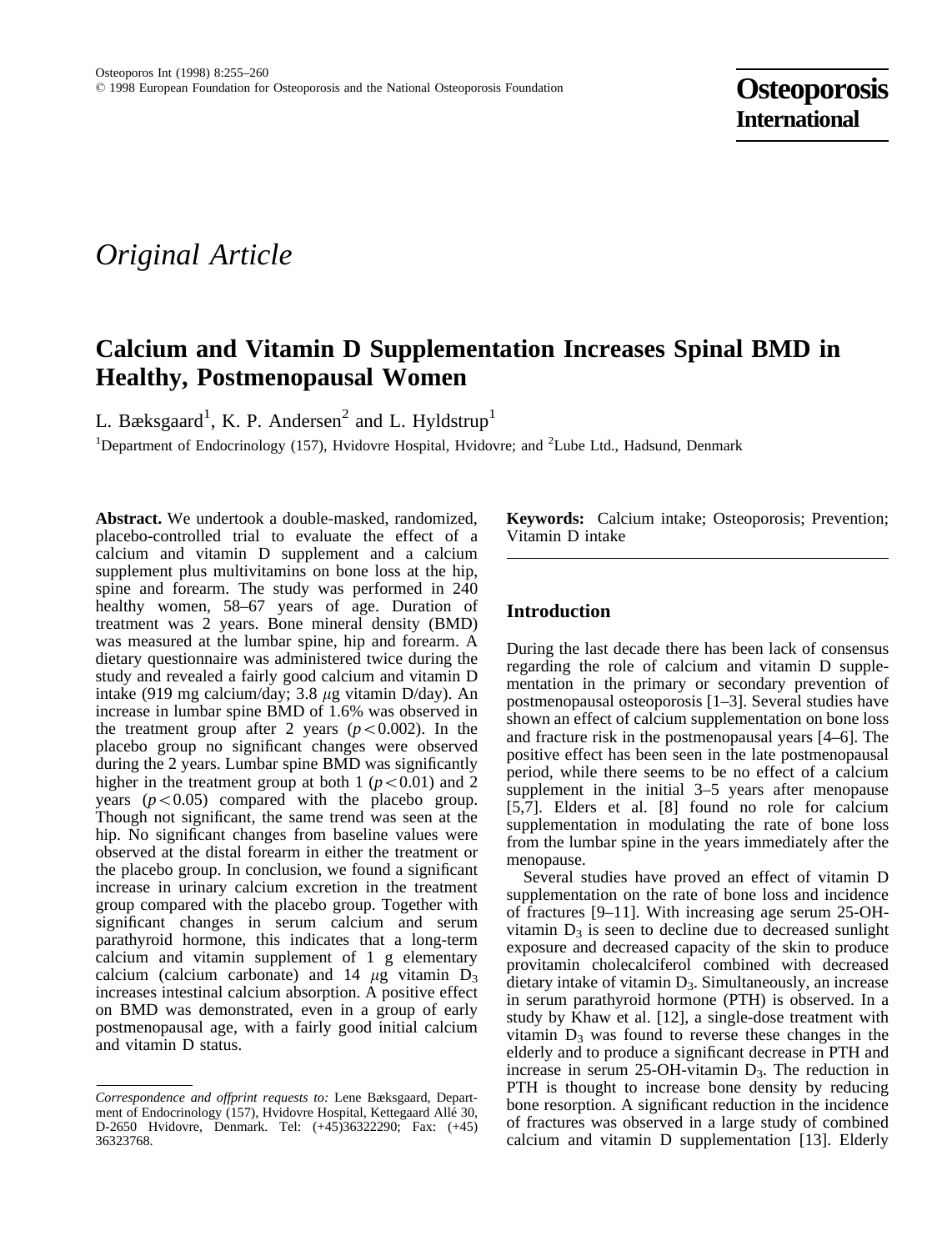women are likely to benefit more than younger women, who are expected to have a better calcium and vitamin D status, but even in the perimenopausal years vitamin  $D_3$ has been seen to reduce bone loss [14]. An effect has been seen with a daily vitamin D intake reaching the recommended value of 5.0  $\mu$ g [11], but higher intakes (up to 20  $\mu$ g/day) seem safe and effective [10,11].

Uncertainty remains regarding the optimal calcium intake. US recommendations [15], suggesting 1000– 1500 mg/day for postmenopausal women, are somewhat higher than the Nordic guidelines [16]. In postmenopausal Danish women, the mean dietary intakes of both calcium and vitamin D are found to be quite high (887 mg/day and 3.5  $\mu$ g/day, respectively) [17]. Different preparations of calcium supplements are available. A recent study has examined the intestinal calcium absorption of a calcium carbonate supplement and found it as good as the uptake from an equivalent amount of milk [18]. In this study we examined the possible effect of calcium carbonate in combination with vitamin  $D_3$  on postmenopausal bone loss.

# **Subjects and Methods**

#### *Subjects*

Two hundred and forty women were enrolled in the study. They were randomly selected from the central citizens registry and contacted by letter and telephone. The criteria for entry were Caucasian background, age 58–67 years, good general health and postmenopausal status defined as cessation of menstrual bleeding for at least 6 months.

Patients treated with oestrogen or calcitonin during the previous 12 months or with bisphosphonates in the previous 24 months were not included in the study. Presence of diseases known to affect bone metabolism, renal disease with serum creatinine above 120  $\mu$ mol/l, and hepatic disease with increased ALAT and/or decreased extrinsic coagulation factors II, VII and X were causes of exclusion. Decreased function of the exocrine pancreas or any other state of malabsorption also led to exclusion.

The study subjects were selected from the general population and included in the study independently of their bone mineral density (BMD) status. They were included as healthy subjects from a clinical viewpoint. No assessments were made regarding the number of years since menopause. From other studies we know that the initial 3–5 years after the menopause seem to be a period with little or no effect of calcium supplementation. At the time of inclusion the participants were aged 58–67 years (mean 62.5 years), and we would therefore not expect to have included a significant number of women in that non-responsive period.

In a subgroup of patients with a minimum participation of 3 months in the main study, we examined the 24-h urinary calcium and creatinine excretion in two consecutive periods. For this substudy 28 patients were randomly selected and invited to participate.

The study was approved by the local ethics committee and was performed in accordance with the Helsinki II Declaration.

#### *Supplements and Study Design*

Different preparations of calcium supplements are available. In this study we examined the possible effect of calcium carbonate in combination with vitamin  $D_3$ . The patients were randomized equally into two active treatment groups and one group received placebo. One group (80 patients) received a daily supplement consisting of 1000 mg of elementary calcium (calcium carbonate) together with 14  $\mu$ g (560 IU) of vitamin D<sub>3</sub> (cholecalciferol) contained in two tablets. Eighty patients received in addition to the calcium and vitamin  $\bar{D}_3$  a multivitamin supplement contained in the same formulation. Eighty patients received placebo in a similar formulation. The compositions of the formulations are described in Table 1. All placebo and active treatment tablets were provided by Lube Ltd. The participants were instructed to take two tablets daily at breakfast and to make no changes in their habitual food intake.

BMD measurements were performed at baseline, after 1 year and after 2 years. Calcium and vitamin D intake was assessed using a 7-day dietary diary at baseline and after 2 years. Calculations were based on the Dankost system (Dansk Catering Centre A/S, Herlev, Denmark).

Patients were asked to take no calcium or vitamin D supplement other than the supplement supplied for the study. Treatment with prescribed medications was recorded. No formal assessment of compliance, such as tablet counting, was made. At each visit the subjects were questioned about their compliance with the study

**Table 1.** Composition of formulations used and daily dose

|                           | Treatment group        |                             |         |  |
|---------------------------|------------------------|-----------------------------|---------|--|
|                           | Calcium +<br>vitamin D | $Calcium +$<br>multivitamin | Placebo |  |
| Calcium carbonate (mg)    | 2500                   | 2500                        | 0       |  |
| Elementary calcium (mg)   | 1000                   | 1000                        |         |  |
| Cholecalciferol $(\mu$ g) | 14                     | 14                          |         |  |
| Retinol $(\mu g)$         | 0                      | 800                         |         |  |
| Thiamine (mg)             | 0                      | 1.4                         |         |  |
| Riboflavine (mg)          |                        | 1.6                         |         |  |
| Pyridoxine (mg)           |                        | $\mathcal{D}_{\mathcal{L}}$ |         |  |
| Cyanocobalamine $(\mu$ g) |                        |                             |         |  |
| Folic acid $(\mu g)$      |                        | 100                         |         |  |
| Niacine (mg)              |                        | 18                          |         |  |
| Pantothenic acid (mg)     |                        | 6                           |         |  |
| Biotin $(\mu g)$          |                        | 150                         | 0       |  |
| Ascorbic acid (mg)        |                        | 60                          |         |  |
| D-alpha-tocopherol (mg)   |                        | 10                          |         |  |
| Phylloquinone $(\mu$ g)   |                        | 70                          |         |  |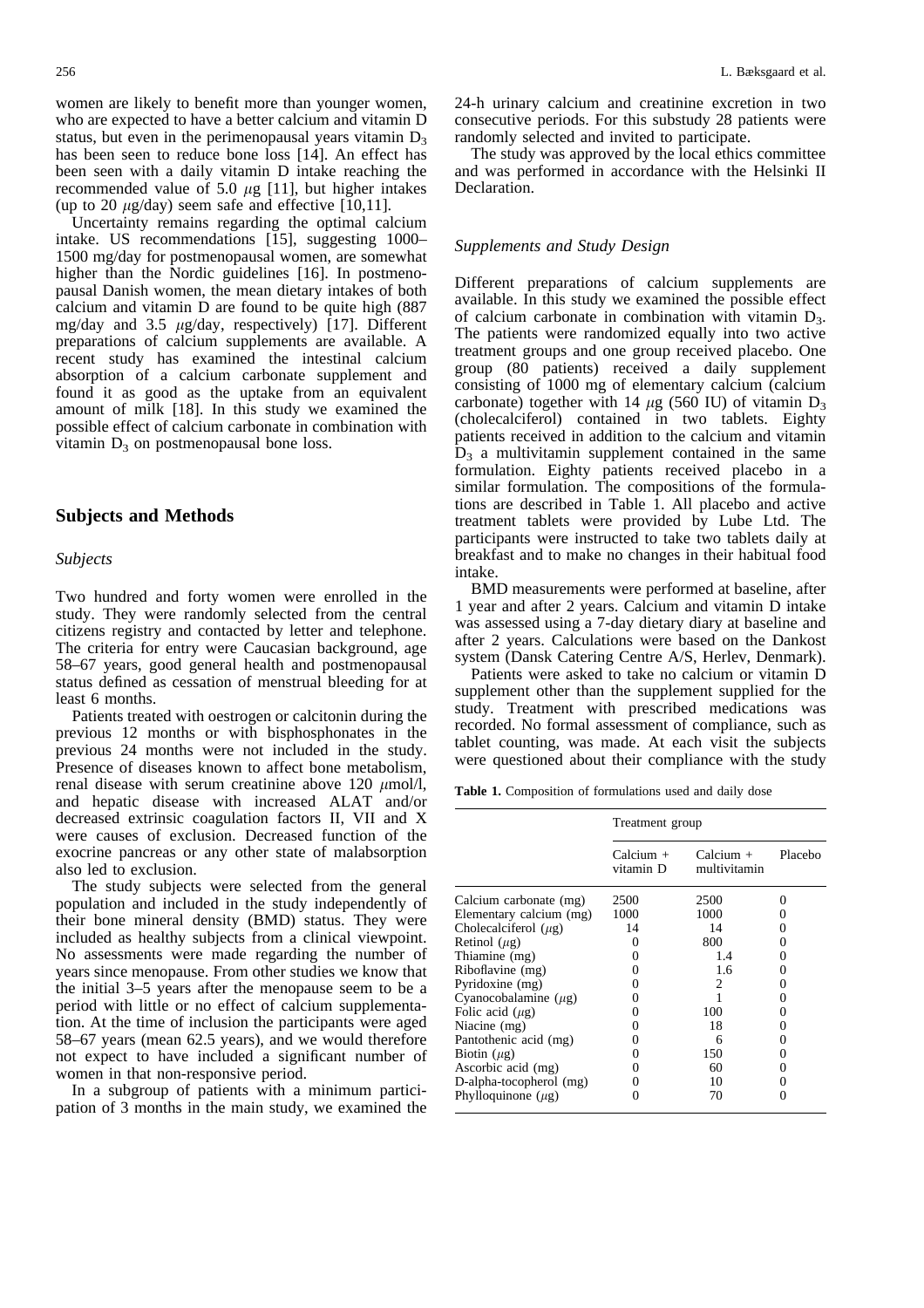medication and encouraged to comply. No registration of physical activity was made, neither was any programme of exercise undertaken.

The biochemical parameters of efficacy and safety were measured every 6 months.

In the substudy no attempts were made to standardize the calcium intake. The participants were specifically asked to make no changes in their habitual food intake during the days of urine collection.

#### *Measurements*

The primary end-point was changes from baseline in BMD in the lumbar spine (L2–4). Other effect parameters were: hip BMD, forearm BMD, serum calcium, serum phosphate and serum intact PTH.

 $BMD (g/cm<sup>2</sup>)$  of the lumbar spine, left hip and nondominant distal forearm were determined using dualenergy X-ray absorptiometry (DXA; Norland XR-26, Norland MZ Weesp, The Netherlands). All measurements were performed by the same two, experienced technicians. At the lumbar spine BMD was measured in the anteroposterior (AP) projection for the second, third and fourth vertebrae. When scanning the AP spine the vertebral column was centred at the scan table and the subject's legs raised on a block to straighten the curvature of the spine. At the hip, the BMD measurement was performed at the femoral neck. A fixation device for rotation and correct positioning of the legs was used. At the forearm, calculations were made on the distal part (scan length 2.4 cm; located proximal to the distal junction of radius and ulna). The short-term precision for the AP spine  $(L2-4)$  was 1.0% (data based on 42 scans on 7 subjects). For femoral neck the shortterm precision was found to be 1.2% (36 scans on 6 subjects). No data on precision are available for the distal forearm measurements. During the study daily phantom calibrations were performed. No longitudinal drift occurred.

Serum intact PTH (1–84) was measured using a chemiluminescence assay (Immulite Diagnostic Products Corporation (DPC), Los Angeles, CA). The total coefficient of variation for the method was 10.0%. Serum calcium was calculated as the albumin-corrected value.

The biochemical safety parameters included: blood haemoglobin, serum albumin, serum creatinine, serum urea, serum sodium, serum potassium and serum ALAT.

In the substudy the concentrations of creatinine and calcium were measured. Urinary calcium excretion was expressed as mmol/24 h.

#### *Statistical Analysis*

The results are presented as percentage changes from baseline values and were evaluated using a paired *t*-test. Level of significance was 5%.

#### **Results**

For all parameters measured, we observed no differences between the two active treatment groups. In presenting the results we therefore consider the two groups as one group receiving active treatment.

During the study, 41 of the 240 women dropped out (Table 2). No difference in drop-out rate was found between the groups. One hundred and ninety-nine women completed all visits. In the analysis an additional two women were excluded due to development of radiologically verified vertebral fractures in the lumbar spine. This left 197 women who were included in the statistical analysis.

In the treatment group a significant increase (0.0195  $g/cm^2$ ;  $p < 0.0001$ ) in the BMD of the lumbar spine was seen in the first year. A small decrease was observed in the second year compared with the first year. The overall increase after 2 years was  $1.6\%$  ( $p<0.002$ ). In the placebo group no significant changes were observed during the 2 years. A statistically significant difference between the treatment and placebo groups at both 1 year  $(p<0.01)$  and 2 years  $(p<0.05)$  was found (Fig. 1). At the femoral neck, we found an insignificant increase in BMD in the treatment group compared with the placebo group at both 1 and 2 years. At the distal forearm, no significant changes from baseline values were observed in either group.

In the treatment group an increase in serum calcium was seen during the first year, followed by a smaller decrease in the second year. A statistically significant difference was detected between the placebo and treatment groups at both 1 and 2 years  $(p<0.0001)$ . In the placebo group a significant increase in serum calcium was observed during the first year  $(p<0.0001)$ , but combined with a similar decrease in the second year, this resulted in no overall change from baseline to 2 years in the placebo group (Fig. 2).

Regarding serum PTH, a significant decrease of 26.5% was observed in the treatment group during the first year  $(p<0.0001)$ , followed by a slight increase during the second year. Statistically significant differences between the two groups were found at both 1 year

**Table 2.** Status of excluded subjects

| Reason for<br>exclusion | Treatment                |                             |         |                |  |
|-------------------------|--------------------------|-----------------------------|---------|----------------|--|
|                         | Calcium $+$<br>vitamin D | Calcium $+$<br>multivitamin | Placebo | Total          |  |
| Personal                | 9                        |                             | 12      | 25             |  |
| Other illness           | 3                        | 2                           |         |                |  |
| Constipation            | 2                        | 2                           |         | 4              |  |
| Death                   |                          |                             |         | 2              |  |
| Osteoporosis            |                          |                             |         | $\overline{2}$ |  |
| Nausea                  |                          |                             | 2       | $\overline{2}$ |  |
| Total                   | 15                       | 10                          | 16      | 4 I            |  |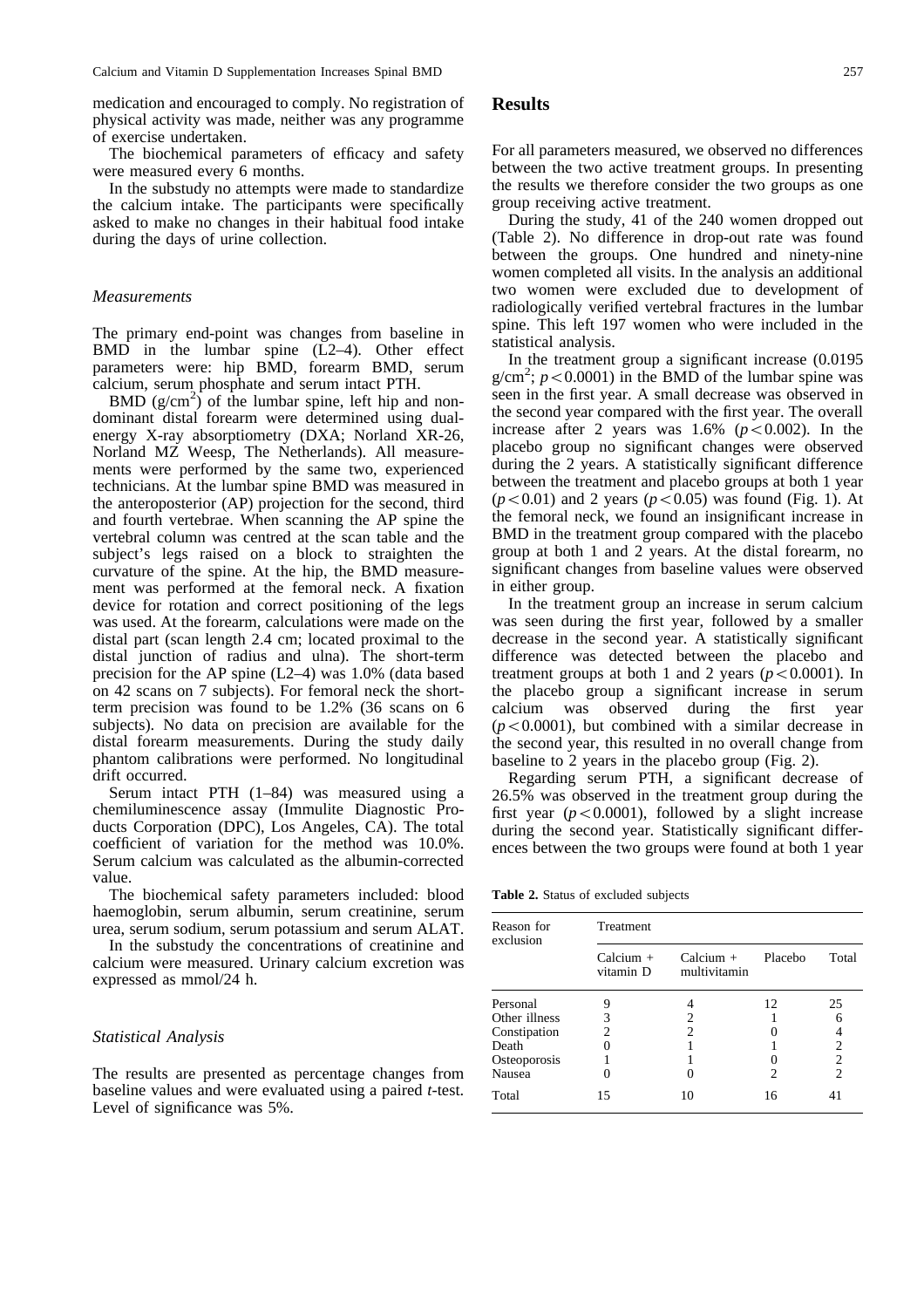

**Fig. 1.** BMD at the lumbar spine, hip and distal forearm in active treatment (*continuous line*) versus placebo (*dashed line*) groups.

 $\cdot$  + - placebo

calcium+D

 $(p<0.0001)$  and 2 years  $(p<0.001)$ . No changes were observed in the placebo group during the two years (Fig. 2).

In the active treatment group we found a mean urinary calcium excretion of 6.73 mmol/24 h compared with 4.69 mmol/24 h in the placebo group. This constitutes a significant  $(p<0.05)$  difference between the two groups of 44%.



**Fig. 2.** Serum parathyroid hormone and serum calcium concentration in active treatment (*continuous line*) versus placebo (*dashed line*) groups.

Based on information obtained from the 7-day dietary diary, mean calcium intake, mean vitamin D intake and total energy intake were calculated for the treatment and the placebo groups. There were no statistically significant difference between the two groups. Dietary intakes of calcium and vitamin D were recorded twice during the study (before the start of treatment and after 2 years) and showed no difference between the first and second measurements. The mean calcium intake was 919 versus 844 mg/day ( $p = 0.06$ ), and the mean vitamin D intake was 3.8 versus 3.4  $\mu$ g/day ( $p = 0.18$ ). The cumulated intakes of calcium and vitamin D are shown in Fig. 3.

No changes were observed in the safety parameters.

#### **Discussion**

The main finding of the present study was a significant increase of 1.6% in spinal BMD in the women treated with calcium and vitamin D compared with the placebo group, while no significant changes were observed at the hip or the distal forearm. Our findings are in accordance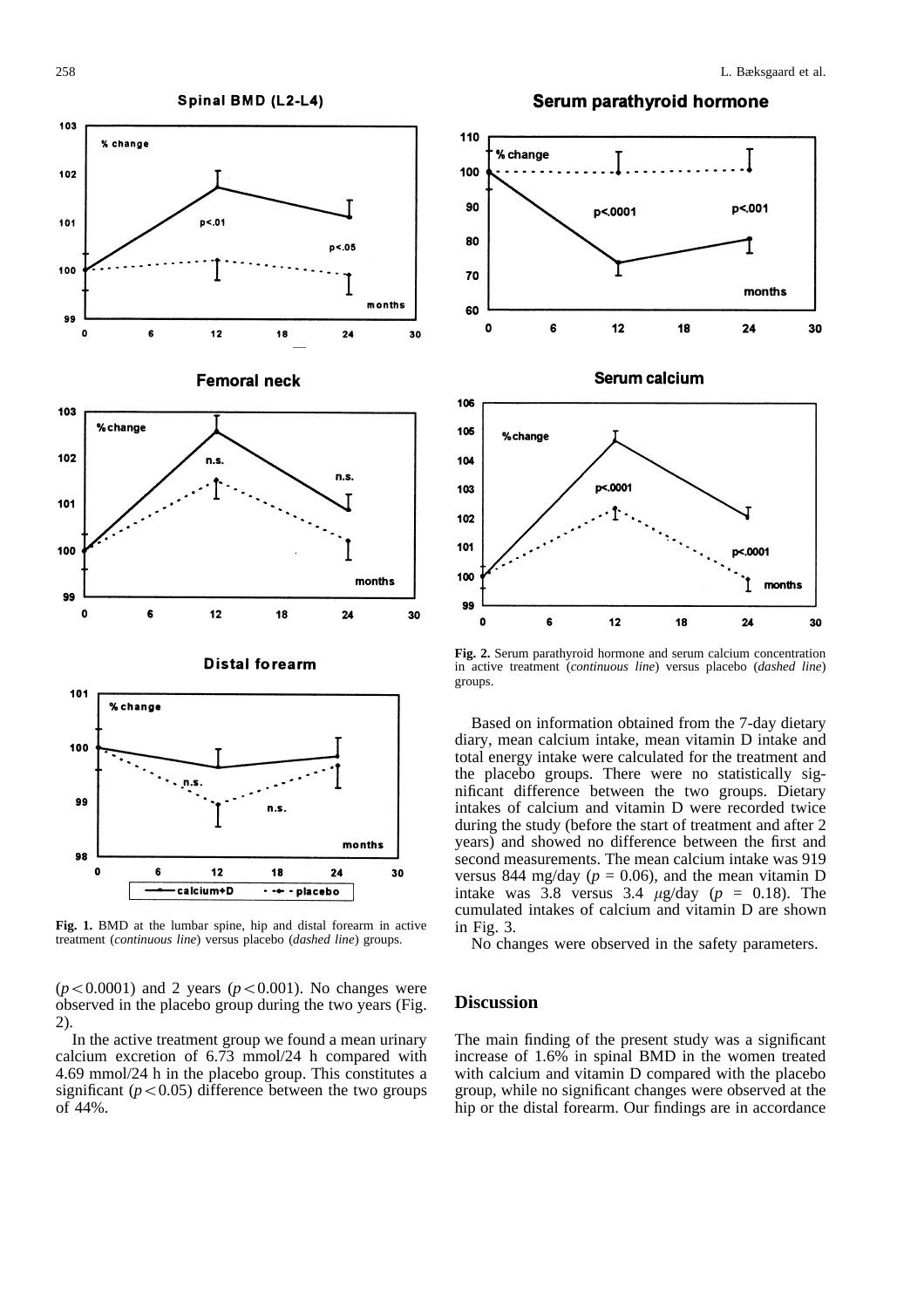#### **Table 3.** Baseline characteristics

|                                  | Treatment              |                          |                        |                |
|----------------------------------|------------------------|--------------------------|------------------------|----------------|
|                                  | $Calcium + vitamin D$  | $Calcium + multivitamin$ | Placebo                | <i>p</i> value |
| Number                           | 65                     | 69                       | 63                     |                |
| Age (years)                      | 62.9                   | 62.9                     | 61.8                   | NS             |
| Spine BMD $(g/cm2)$              | $0.902(0.615-1.409)$   | $0.921(0.64-1.606)$      | $0.926(0.6-1.262)$     | <b>NS</b>      |
| Hip BMD $(g/cm2)$                | $0.726(0.514 - 1.033)$ | $0.739(0.547 - 1.121)$   | $0.727(0.501 - 0.973)$ | NS             |
| Forearm BMD $(g/cm^2)$           | $0.369(0.272 - 0.535)$ | $0.377(0.254 - 0.626)$   | $0.373(0.197-0.499)$   | NS             |
| Serum calcium (mmol/l)           | $2.34(2.12 - 2.48)$    | $2.35(2.11 - 2.48)$      | $2.36(2.16-2.52)$      | NS             |
| Serum PTH (pmol/l)               | $2.21(0.5-7.3)$        | $2.19(0.5-4.5)$          | $2.42(0.3-8.7)$        | NS.            |
| Calcium intake $(g/day)$         | 889 (303–1917)         | 1003 (225–2396)          | 863 (285-1842)         | NS.            |
| Vitamin D intake $(\mu g / day)$ | $4.0(0.6-13.7)$        | $3.9(0.6-16.1)$          | $3.5(0.3-14.8)$        | NS             |



Vitamin D intake (microg/d) - cumulated



**Fig. 3.** Cumulated intakes of calcium and vitamin D.

with previous studies on calcium supplementation [5,7]. showing a positive effect on bone mass. Previous studies [9,14] have demonstrated an effect of vitamin D on bone mass for both peri- and postmenopausal women. The effect on spinal BMD was mainly restricted to the first year. This was in accordance with the findings of Elders et al. [8]. Relative insufficiency of calcium and vitamin D will lead to an increase in bone turnover that will be reversed by supplementation. The subsequent reduction

in bone turnover with a decreased activation frequency leads to a filling of the remodelling space and an increase in bone mass as seen in the first year of supplementation. Later, the simultaneous decrease in bone resorption and bone formation will be reflected in the decreased response in BMD observed during the second year of supplementation.

In our study we found no significant changes in BMD in the placebo group after 2 years. Mean dietary intake of calcium was 844 mg/day and of vitamin D 3.4  $\mu$ g/day in the placebo group. In a study by Dawson-Hughes et al. [11], the group having a total intake of 950 mg calcium/ day and  $\overline{5}$   $\mu$ g/day of vitamin D<sub>3</sub>, very similar to our placebo group, experienced no net change in spinal BMD over 2 years. The dietary intakes of calcium and vitamin  $D_3$  in the placebo group might have been too high to observe a decrease during the 2 years. In postmenopausal Danish women the mean dietary intakes of both calcium and vitamin D were found to be quite high (887 mg/day and 3.5  $\mu$ g/day, respectively). The intakes of calcium and vitamin D in the placebo group were similar to the intake in the general population.

In the lumbar spine, where the composition of bone is predominantly trabecular, we saw a positive effect on BMD. In our study we found no significant effect on BMD at the hip or distal forearm – sites mainly composed of cortical bone. Due to the higher metabolic activity of trabecular bone, the effect on BMD at sites with mainly trabecular bone might therefore be more pronounced. At the median forearm, which is 85% cortical bone, Prince et al. [6] found a reduced bone loss (but still a loss) after 2 years of treatment with exercise + calcium compared with a pure exercise group  $(-1.3\%)$ year vs  $-2.4\%$ /year, respectively).

In the study by Dawson-Hughes et al. [11] the mean age of the study population was similar to that in our study. It was found that in healthy calcium-supplemented postmenopausal women, mean age 63.5 years, a daily intake of 5  $\mu$ g vitamin D<sub>3</sub> was sufficient to limit bone loss from the spine but not adequate to minimize bone loss from the femoral neck. At a dosage of 20  $\mu$ g/ day vitamin  $D_3$  the bone loss from the hip was reduced though still present. The findings of a larger response in the spine compared with the hip were in accordance with